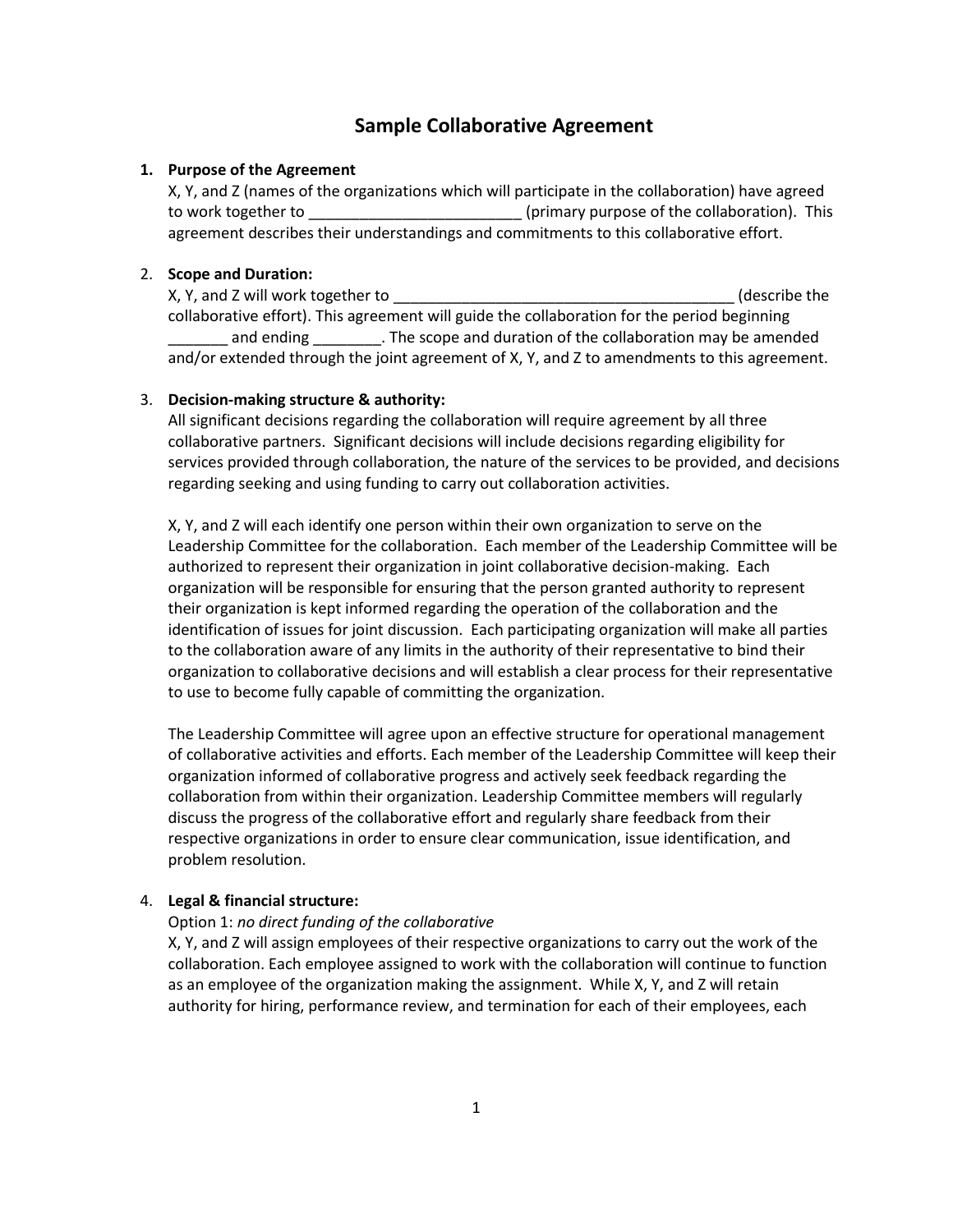organization agrees to seek feedback from the other participating organizations regarding the selection and evaluation of staff assigned to collaborative activities. X, Y, and Z will provide effective supervision for both staff and volunteers which they assign to collaborative activities.

X, Y, and Z will each retain responsibility and liability for the actions of their staff and volunteers.

#### Option 2: *funding is sought and received for the collaboration*

X, Y, and Z agree that X will serve as lead agency for the purposes of seeking, receiving, and managing funding for collaborative activities. X agrees that all applications for funding will be approved through the collaboration joint decision making process. X further agrees that if proposals for collaborative funding are only partially funded, the Leadership Committee of the collaboration will determine priorities for the use of funds awarded.

X agrees that it will enter into subcontract agreements with Y and Z specifying the funding X will provide to each organization and the deliverables which each organization will provide to the collaboration. Recognizing that X will be responsible to the funder for the management of funds and achievement of collaboration goals, X, Y, and Z agree that X must have final authority over the administration of the subcontract agreements. However, X, Y, and Z agree that to the greatest extent feasible, X will consult with and abide by the joint decisions of the Leadership Committee.

#### **5. Resource Commitment to the Collaboration**

Each participating organization has agreed to commit resources to the collaboration. All participating organizations will contribute:

- $\circ$  The time and effort required for consistent representation of and participation by the organization on the Leadership Committee;
- o Careful attention to risk assessment and risk mitigation including maintaining appropriate insurance coverage and ensuring appropriate supervision for staff, and volunteers, and use of facilities and equipment contributed to the collaboration.
- $\circ$  The resources of their organization required to ensure fulfillment of specific commitments described below;

Specifically, each organization agrees to provide the resources described below:

- o X will provide \_\_\_\_\_\_\_\_\_\_\_\_\_\_\_\_\_\_\_\_\_\_\_\_\_\_\_\_\_\_\_\_\_\_\_\_\_\_\_\_\_\_\_\_\_\_\_\_\_
- o Y will provide \_\_\_\_\_\_\_\_\_\_\_\_\_\_\_\_\_\_\_\_\_\_\_\_\_\_\_\_\_\_\_\_\_\_\_\_\_\_\_\_\_\_\_\_\_\_\_\_\_
- o Z will provide \_\_\_\_\_\_\_\_\_\_\_\_\_\_\_\_\_\_\_\_\_\_\_\_\_\_\_\_\_\_\_\_\_\_\_\_\_\_\_\_\_\_\_\_\_\_\_\_\_\_

# 6. **Risk management strategies**

X, Y, and Z agree that the Leadership Committee will complete an initial risk assessment for the work to be carried out through the collaboration, and will regularly update the assessment as the collaboration is expanded or changed, and review both the analysis and the risk mitigation strategies at least annually.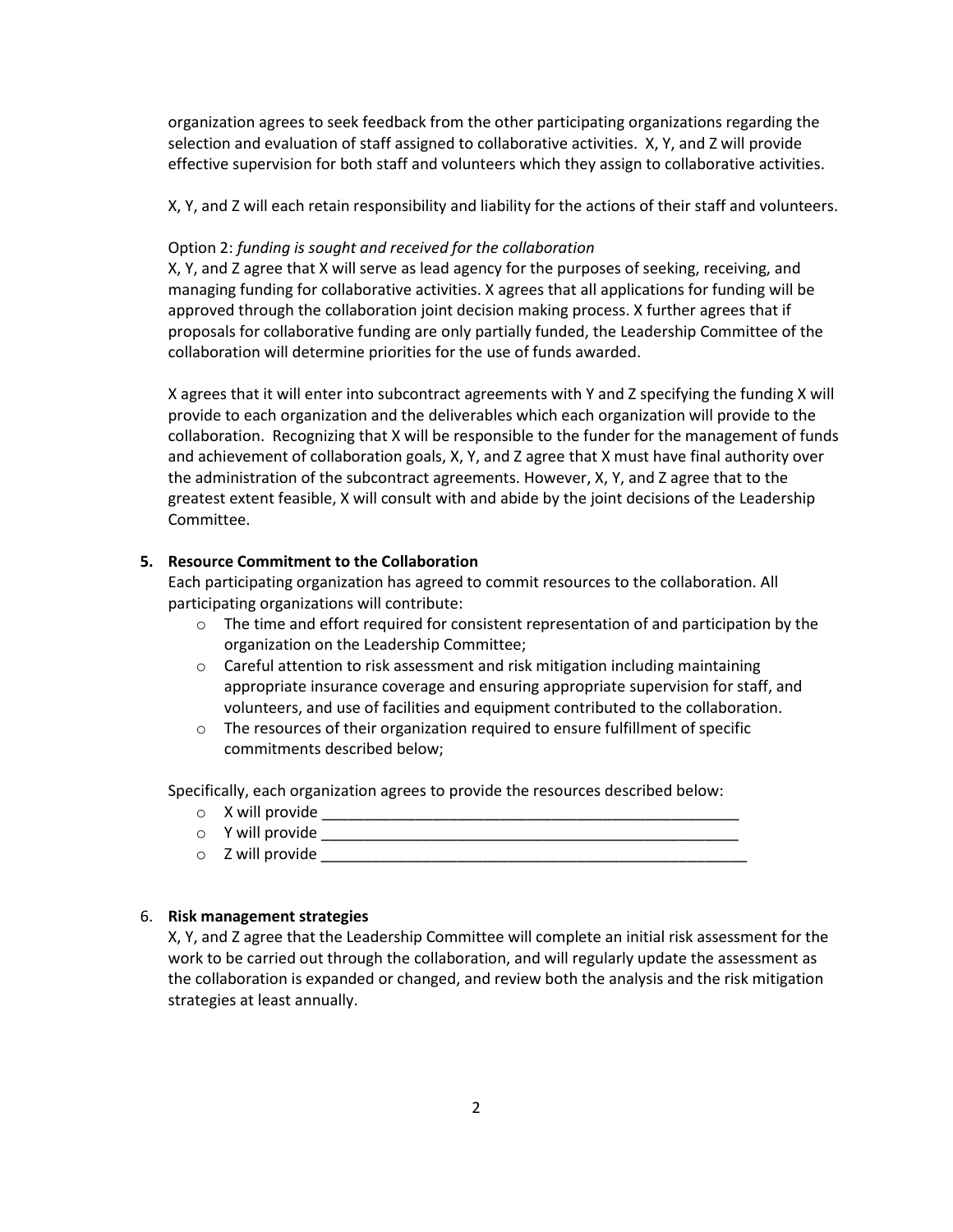Each participating organization will consult with its insurance carriers to determine the extent to which the organization's insurance coverage will provide adequate protection for potential damages which may arise through participation in the collaboration. Each participating organization will seek additional insurance coverage if needed to mitigate its own risks and to protect the other organizations participating in the collaborative.

The collaborative risk assessment will include, at a minimum, consideration of risks relating to serving program participants, facilities and equipment, employment, volunteers, financial management, and compliance with funder requirements and applicable law and regulation.

# 7. **Accountability process and problem solving:**

The Leadership Committee will meet regularly to jointly evaluate the collaborative, including its progress toward meeting collaborative goals. X, Y, and Z are committed to open communication with each other with regard to strengths and limitations in the collaboration. The Leadership Committee will work together to address weaknesses and to improve outcomes.

# **8. Addition of new participating organizations**

The Leadership Committee may from time to time recommend the addition of other organizations or governmental bodies to the collaboration. Upon the agreement of X, Y, and Z, additional organizations or governmental entities may be invited to participate in the collaboration. If the invited organizations/entities decide to participate, X, Y, and Z will amend this collaboration agreement to include all participating organizations, with all participating organizations sharing equally in the rights and responsibilities described in this agreement.

# 9. **Termination of this agreement**

Each participating organization retains the right to withdraw from the collaboration upon giving the other participating organizations at least 30 days notice of its decision to withdraw. The withdrawal of any participating organization from the collaboration shall result in termination of this collaboration agreement. The remaining organizations may choose to enter into a new agreement to guide their continuing work together.

# 10. **Extension or amendment of this agreement**

This agreement may be extended or amended only through unanimous agreement by X, Y, and Z. The decision to amend or extend the agreement, and language describing the agreed upon changes, shall be documented in writing, including the date of the amendment/extension, and the signatures of the chief operating officers of each participating organization.

This agreement was unanimously adopted by designated representatives of X, Y, and Z on \_\_\_\_\_\_\_\_\_\_\_\_\_\_\_ (date). The signature of the chief executive officer of each participating organization